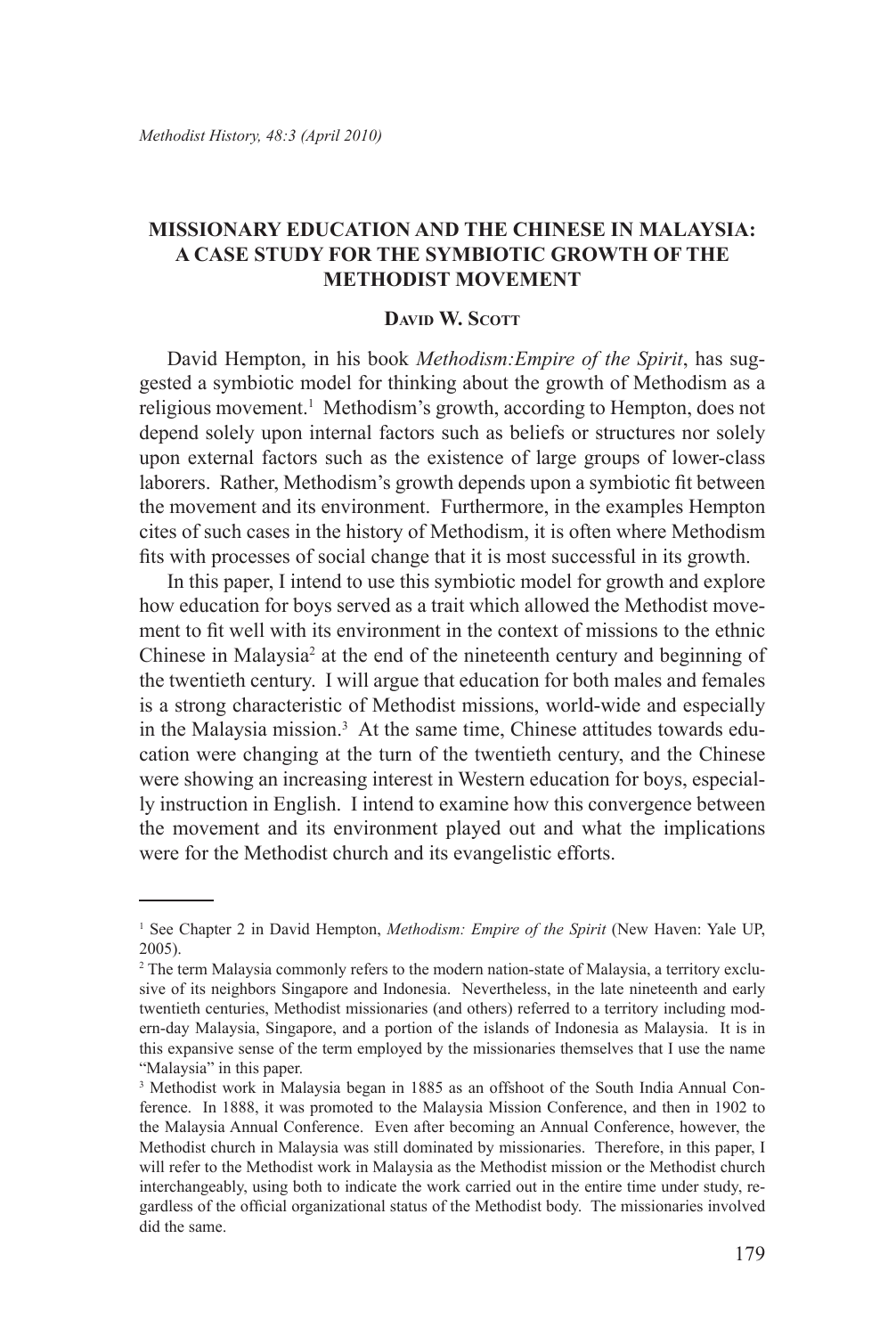## **Education as Hallmark of Methodist Missions**

Education as a hallmark of the Methodist movement stretches back to its start, both in Britain and America. From the beginning, Methodists carried out a program of Sunday schools, emphasized literacy for their members (for the sake of Bible reading), and encouraged their ministers to read widely. Formal education made its reappearance in American Methodism beginning in the 1830s with the founding of the first Methodist colleges.<sup>4</sup> From there, the number of Methodist schools skyrocketed. Roger Robins reports, "Between 1840 and 1860, Methodists founded at least thirty-five institutions of higher education, and they founded more than one per year for the succeeding forty years."

It was in this same time period that American Methodist mission began to expand broadly. Here, too, efforts began small and then quickly accelerated. The Methodist Episcopal Church's first missions began in Liberia in the 1820s. From there, Methodists expanded to Latin America in the 1830s, then "the church set up operations in China, Argentina, and Germany in the late 1840s, India in 1856, Japan and Mexico in 1873, Korea, Angola, and Singapore in 1885 . . . . American Methodism also established a presence in other European lands, notably Switzerland, Bulgaria, Italy, and Scandinavia, before the end of the nineteenth century; . . . Methodism became established in the 1880s and '90s in Mexico, Brazil, Uruguay, Venezuela, Bolivia, and Chile."

It is perhaps not surprising that formal education and missionary endeavors, expanding at the same time in the Methodist Episcopal Church, should go hand in hand. Education became one of the defining characteristics of Methodist Episcopal missionary enterprises. Dana L. Robert describes educational efforts as the cornerstone of the mission philosophy espoused by the women of the Methodist Woman's Foreign Missionary Society (WFMS): "Missionary women founded a full range of educational institutions in response to their faith in education as a means of both evangelism and social uplift."<sup>7</sup> David Hempton concurs, stating of all American Methodist missions, "[T]he pattern of using education as the chief device of Christianizing native populations became the Methodist hallmark."<sup>8</sup> The prominence of educational institutions within the mission enterprise is especially true of two important Methodist missions which were forerunners to the mission in Malaysia: India and China. Wade Crawford Barclay writes that in China, "within two decades teaching the Christian religion had come to be recog-

Umphrey Lee, *For the Rising Generation: A Sketch of the Methodist Heritage in Higher Education* (Nashville: The Methodist Publishing House, 1958), 8.

<sup>&</sup>lt;sup>5</sup> Roger Robins, "Vernacular American Landscape: Methodists, Camp Meetings, and Social Respectability" *Religion and American Culture* 4.2 (Summer 1994), 167.

Hempton, 157-158.

Dana L. Robert, *American Women in Mission: A Social History of Their Thought and Practice* (Macon, GA: Mercer UP, 1997), 160.

<sup>&</sup>lt;sup>8</sup> Hempton, 157.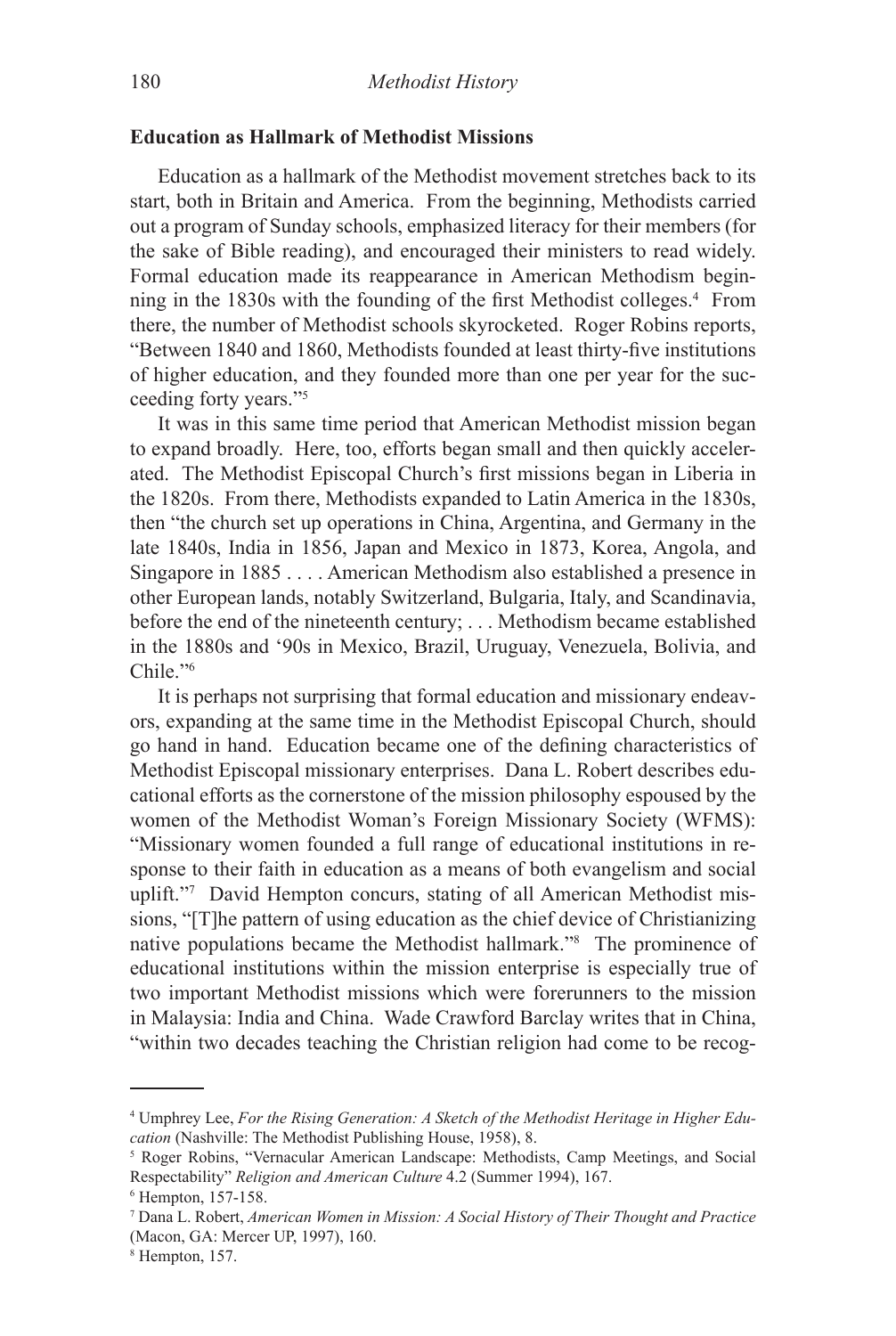nized as equally important with preaching as a method of evangelization. In India and in other fields much the same course of development occurred."

#### **Education in the Malaysian Mission**

If education was important to Methodist missions in India and China, it was even more so to the mission in Malaysia. J. Tremayne Copplestone reports, "India and China were the only national missions with more pupils under instruction than in the Malaysia mission. No mission in the Methodist Episcopal Church, however, had so many pupils in proportion to the number of its church members."<sup>10</sup> He describes the mission's school system thus: "Paralleling the development of evangelistic activity and church life on the Peninsula, sometimes complementing it, but largely overshadowing, even competing with it, was the expansion of the Mission's day school system."<sup>11</sup>

The prominence of education in the Malaysia mission, however, was not just a matter of numbers; it was a matter of mission philosophy. The early leaders of the Malaysia mission believed strongly in the importance of education as a missionary strategy. James M. Thoburn, the first Presiding Elder and then missionary Bishop for the Malaysia church, was as staunch an advocate of the importance of education in Singapore and Malaysia as he was for his main area of work, India. He declared, "The Mission-school in some form is inseparable from ordinary missionary work."12

The first missionaries assigned to Singapore, William F. and Marie Oldham, were also solid supporters of educational missions. Born in India, they had both travelled to the United States to study to become educational missionaries, William at Allegheny College and Boston University and Marie at Mount Holyoke.<sup>13</sup> Marie later wrote, "I am convinced that there ought not to be any discrimination between evangelistic and educational work; each can be as educational or evangelistic as the one in charge chooses to make it."14 William agreed: "The Spirit-filled preacher is a great agent for the spread of the gospel, but the Spirit-filled teacher has also his secure and worthy place in bringing in the Kingdom. Let each in honor prefer the

Wade Crawford Barclay, *History of Methodist Missions: The Methodist Episcopal Church 1845-1939, Vol. 3: Widening Horizons, 1845-1895* (New York: The Board of Missions of The Methodist Church, 1957), 189.

<sup>&</sup>lt;sup>10</sup> J. Tremayne Copplestone, *History of Methodist Missions: Vol. IV: Twentieth-Century Perspectives (The Methodist Episcopal Church, 1896-1939)* (New York: The Board of Global Ministries, The United Methodist Church, 1973), 772.

<sup>&</sup>lt;sup>11</sup> Copplestone, 771.

<sup>12</sup> James M. Thoburn, *India and Malaysia* (Cincinnati: Cranston and Curtis, 1892), 329, quoted in Ho Seng Ong, *Methodist Schools in Malaysia: Their Record and History* (Petaling Jaya, Malaysia: Board of Education, Malaya Annual Conference, 1964), 53.

<sup>13</sup> Theodore R. Doraisamy, *What Hath God Wrought: Motives of Mission in Methodism from Wesley to Thoburn* (Singapore: The Methodist Book Room, 1983), 101.

<sup>14</sup> *Malaysia Message* 17 (January 1907), quoted in Doraisamy, *What Hath God Wrought*, 103- 104.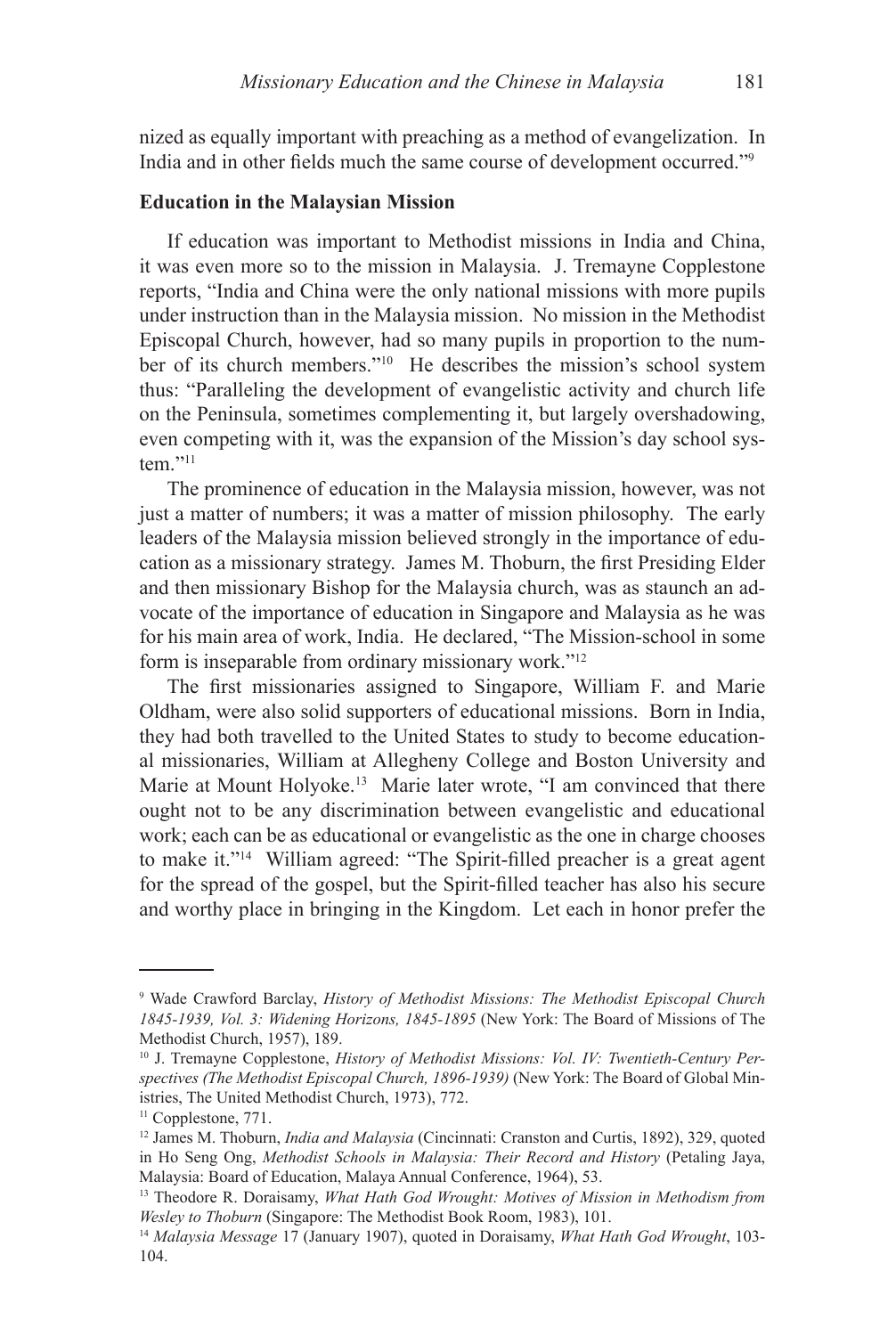other and supplement him."15 Ho Seng Ong writes, "From the earliest years school work was an integral part of many a Malaysian missionary's calling. Oldham described himself as an educational missionary all his life time and his example was followed by many."16

Spurred on by such mission strategies, early Methodist missionaries to Malaysia promptly went about starting schools. Shortly after arriving in Singapore, William Oldham was invited to speak at a meeting of the Celestial Reasoning Society, a group of Chinese merchants dedicated to the life of the mind and learning English. One member of the society, Tan Keong Saik, asked Oldham for tutoring in English. Oldham agreed, and this arrangement led to more requests for tutoring and then, within months of Oldham's arrival in this new country, a school, not for the merchants themselves, but for their sons. It was to be the first of many.

In some cases, Methodist missionaries started schools even before they started churches. When the Methodists expanded their work to Penang, B. L. Balderstone started a school for Chinese children within three weeks of arriving, before his colleague Daniel Moore reached Penang and began preaching in English.17 The school was not only before preaching chronologically, but when B. F. West wrote a summary of the work of the mission for one of the mission board secretaries, he mentioned the school work in Penang before he mentioned the church congregation there.<sup>18</sup>

Many of the schools started by Methodists were for Chinese children (for example, the many prestigious Anglo-Chinese Schools), and it is these schools which are the primary focus of this paper. Nevertheless, Methodists also started schools for Tamil children and schools which enrolled students from a mix of races. All of the early Methodist schools were conducted in English, which provided a common forum for students of differing native languages. Chinese schools and Chinese students did make up the largest portion of the Methodist total, which is perhaps not surprising as there were significantly more Chinese than Tamils in Singapore and the rest of Malaysia. As Barclay notes, "Oldham was quick to see that the largest educational opportunity in Singapore, as in all of the Straits Settlements, was with the Chinese."<sup>19</sup>

Methodists also started schools for both boys and girls, though it is the boys' schools which were far more numerous and are the focus of this pa-

<sup>&</sup>lt;sup>15</sup> W. F. Oldham, *Thoburn—Called of God* (New York: The Methodist Book Concern, 1918), 136-137.

<sup>16</sup> Ho Seng Ong, *Methodist Schools in Malaysia: Their Record and History* (Petaling Jaya, Malaysia: Board of Education, Malaya Annual Conference, 1964), 125.

<sup>17</sup> See John Russell Denyes, *The Malaysia Mission of the Methodist Episcopal Church* (New York: Open Door Emergency Commission, Missionary Society of the Methodist Episcopal Church, 1905), 18-19.

<sup>18</sup> Letter, B. F. West to J. O. Peck, no date, 2, *Methodist Episcopal Church Missionary Correspondence, 1846-1912, Africa, Europe, India, Malaya, Mexico, Philippines, South America, West Indies* (Madison, NJ: United Methodist Church Archives, General Commission Archives and History of The United Methodist Church [GCAH], 1999), Microfilm, Reel 21.

<sup>19</sup> Barclay, 652.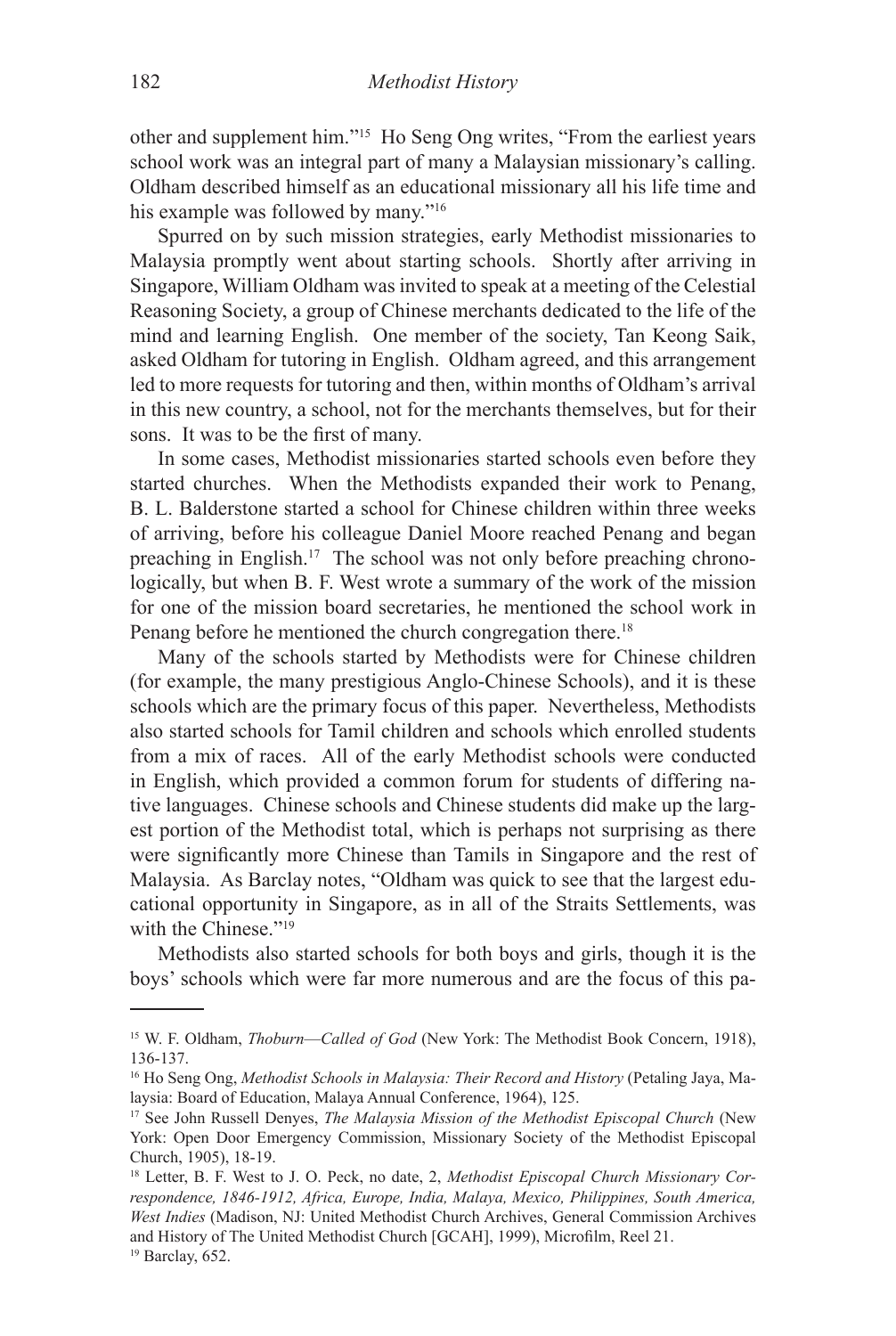per. I chose to focus on boys' schools not to marginalize girls' schools, but because the Chinese appetite for boys' schools was much stronger and it is much clearer how boys' schools served as a point of symbiosis for the Methodist missions and the Chinese in Malaysia. The demand for girls' schools was initially much lower, and more research must be done to determine why the Methodists were ultimately successful in starting girls' schools and what that meant for the overall mission.

## **Chinese Attitudes Towards Western Education**

Having described the nature of the Methodist missionary movement with regards to education, I will turn now to the environment into which that movement entered. As stated above, in this paper I will focus on the Chinese portion of this environment. There are a number of reasons to choose the Chinese. They were numerically significant, both within the Methodist church and within the population at large. Much of the Methodist attention in Malaysia was directed towards the Chinese. Perhaps most importantly, though, it was the Chinese who were the most enthusiastic recipients of Methodist educational efforts, at least for boys.

To speak of the Chinese in Singapore and Malaya as a single group, however, is to simplify. The Chinese were by no means a single community, being split by language, region of Chinese ancestry, clan, Baba vs. immigrant Chinese, and other traits. Nonetheless, despite this diversity within the Chinese community, all Chinese shared a broad cultural background which included certain attitudes towards education. Therefore, one can reasonably speak of attitudes towards education which characterized the Chinese as a whole even in the absence of a coherent Chinese community in Malaysia.

I will begin by describing Chinese attitudes towards Western education not in Malaysia, but in China. This is a valid starting point, as Chinese attitudes in Malaysia towards many things were determined by Chinese attitudes in China, both because of the large percentage of the Chinese population in Malaysia who were recent immigrants from China and because of the strong ties with China that the Chinese in Malaysia maintained. Furthermore, it has been demonstrated that the overseas Chinese in Malaysia closely followed and were influenced by educational developments in China. Clan associations in Singapore and Malaya, according to Yen Ching-hwang, formed modern schools patterned after the modern schools developing in China.<sup>20</sup>

In China, the traditional Chinese educational system was a literary education built around study of the Confucian classics. This study of the classics was geared towards taking government exams which qualified those who passed to hold government offices. The system was open only to males and essentially only to the upper class. It was a conservative system and focused on the preservation of tradition and traditional Chinese culture. The Chinese held a very strong cultural bias against anything that came from outside of

<sup>20</sup> Yen Ching-hwang, *A Social History of the Chinese in Singapore and Malaya, 1800-1911* (Singapore: Oxford UP, 1986), 93 and 300.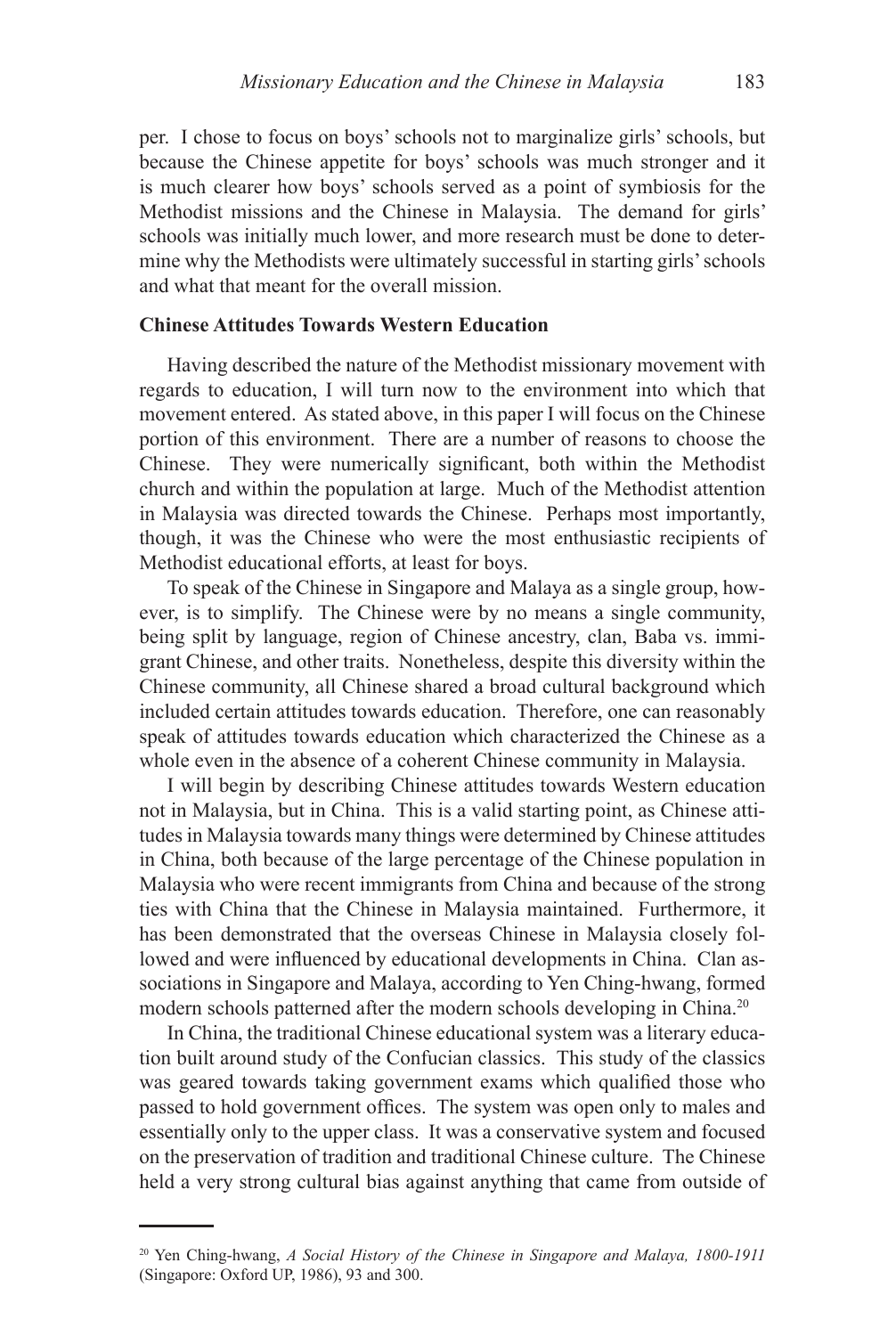China. Thus, the Chinese were not initially interested in Western education and the teachings that missionaries from the West had to offer when they first arrived in China<sup>21</sup>

This disdain for Western education began to change in the late nineteenth century. There were several reasons for this change, mostly associated with China's political fate at that time. In the late eighteenth century, China suffered a series of military defeats. Western powers were able to use their superior military technology and their knowledge of the Chinese, which was much more extensive than Chinese knowledge of the West, <sup>22</sup> as potent weapons to bring the Chinese to their knees in a series of wars. Later the Japanese, who had adopted a Western system of education and Western technology, were able to inflict further defeat and humiliation on the Chinese.

These setbacks to the authority of the Chinese state caused a crisis of faith that extended to the educational system. Marianne Bastid describes this time in the following way:

Chinese officials and scholars aware of China's internal weakness . . . sought to penetrate the secret of foreign strength, to understand its foundations as well as its means and the intricacies of how it worked. In this quest, . . . foreign education was no longer viewed as a simple collection of various kinds of knowledge, some of which could be usefully selected and introduced into China. It was seen as an instrument of intellectual and moral formation which enabled individuals to construct a nation.23

In the aftermath of this realization, Chinese reformers sought to develop a new educational system that would incorporate Western science and Western methodology in a way that would preserve Chinese culture but strengthen the Chinese state. Although the reformers by and large did not turn to missionaries to lead this new educational system but rather sought to develop a state-controlled system of modern, Western education, this acknowledgement of the value of Western education did much to legitimate missionary schools in the eyes of the Chinese people.

The other result of China's defeat by the Western powers which ended up having consequences for the Chinese attitude towards missionary education was the opening up of the treaty ports in the 1840s and 1860s to Western merchants and missionaries. The presence of Western merchants was just as important as the presence of missionaries for its effect on Chinese attitudes towards education. Trade created a medium for interaction between

<sup>&</sup>lt;sup>21</sup> The Chinese had shown some interest in Western learning during the Catholic missions to China under Matteo Ricci and his fellow Jesuits in the late sixteenth and seventeenth centuries. Nevertheless, when the Catholics re-entered the country in the nineteenth century after having been expelled and the Protestants entered the country for the first time at the same time, the Chinese were much less receptive of Western ideas.

 $22$  For this insight on the role of Western knowledge of the Chinese, I am indebted to Marianne Bastid, "Servitude or Liberation? The Introduction of Foreign Educational Practices and Systems to China from 1840 to the Present," in *China's Education and the Industrialized World: Studies in Cultural Transfer*, ed. by Ruth Hayhoe and Marianne Bastid (Armonk, NY: M. E. Sharpe, Inc., 1987), 7.

<sup>23</sup> Bastid, 9.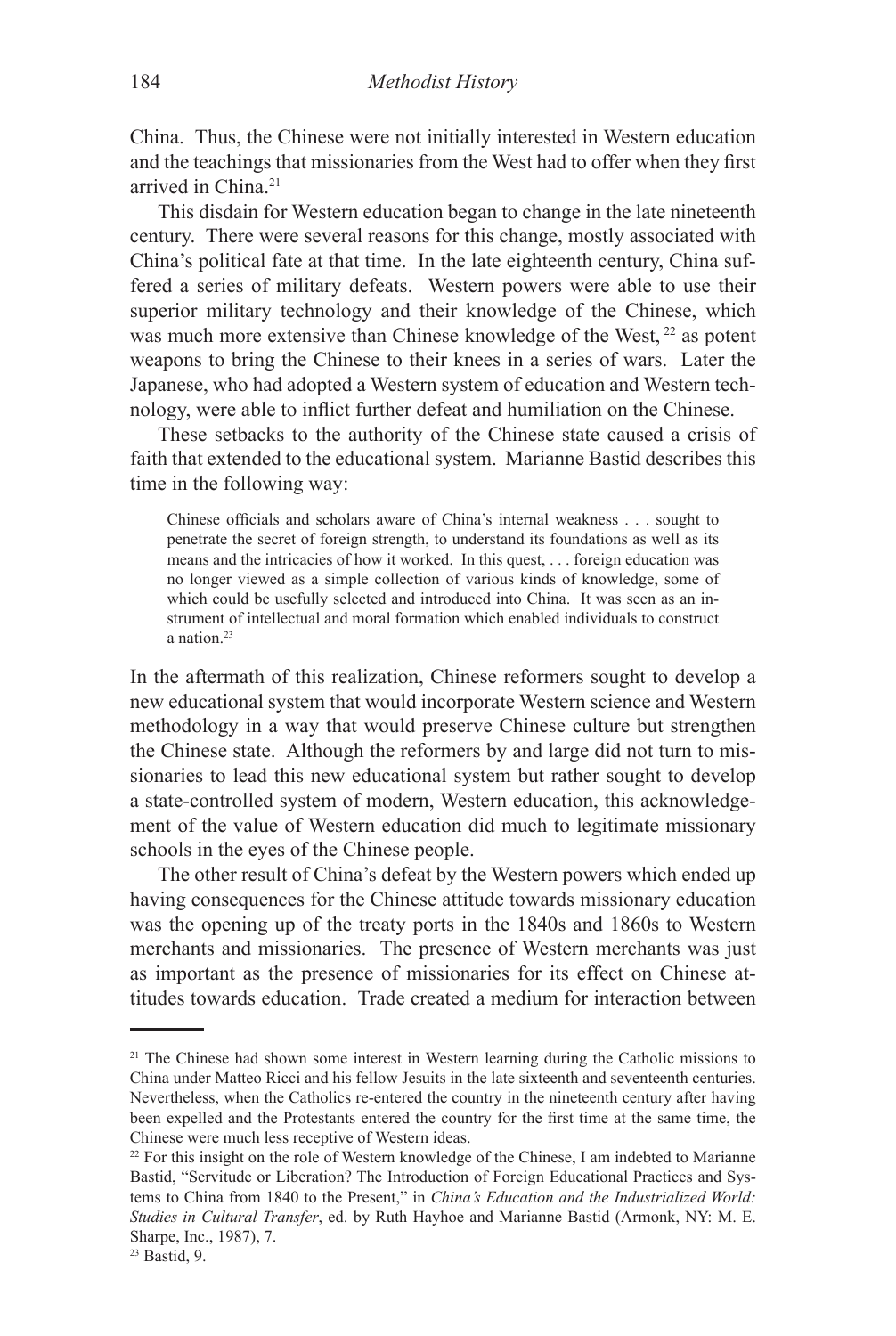the Chinese and Westerners, and it was a medium that greatly favored those who could speak the other's language. Therefore, as John Cleverly explains, "There was a growing demand in the treaty ports for foreign-language teaching which could help well-to-do families in their business dealings with Europeans."24 Furthermore, as J. Dyke Van Putten points out, because it was Protestant countries which did the greatest amount of trade with China, it was Protestant missionary educators who were in greatest demand.<sup>25</sup> Thus, trading families began to seek instruction in Western languages for their sons to further their economic prospects. There had always been an element of traditional Chinese schooling which was geared towards financial advancement. The changed political and commercial realities of late nineteenth-century China created a situation in which it was missionary rather than traditional education that held the possibility of financial advance.

Therefore, by the late eighteenth century, attitudes towards Western education in China had changed, at least as regards the education of boys, and Western education was seen as an attractive option for a portion of the population. Rev. Homer Eaton, a missionary (and therefore admittedly a biased source), wrote, "Thus the bright and progressive young men of China are beginning to see, and they are seeking more and more the advantages which foreign schools afford."26 William Fenn, a contemporary scholar, observed, "Generally . . . suspicion [toward mission schools] ebbed and students were attracted by a type of education different from the traditional Chinese pattern and as yet available only in mission schools."27

This change in attitudes trickled down from China to Malaysia. Yen points out one important difference between Malaysia and China, though: overseas Chinese were not able to participate in the Chinese examination system. Thus, traditional education was never a path to social mobility for the Chinese in Malaysia. Yet as Yen writes, "Education in traditional Chinese society was the most important stepping stone to upward social mobility."<sup>28</sup> Missionary education, however, could be a path to social mobility by teaching foreign languages for trade. Thus, in Malaysia, missionary education filled a traditional Chinese role for education, but one which traditional Chinese education itself was not able to fill.

The desire for economic advance by learning English was in fact a significant influence which predisposed the Chinese of Malaysia towards Methodist missionary education. The *Malaysia Message* of October, 1909, indicates that graduates of the Methodist schools were able to command

<sup>24</sup> John Cleverley, *The Schooling of China: Tradition and Modernity in Chinese Education* (Sydney: George Allen & Unwin, 1985), 32.

<sup>25</sup> J. Dyke Van Putten, *Christian Higher Education in China: Contributions of the Colleges of Arts and Sciences to Chinese Life* (Chicago: U of Chicago Libraries, 1934), 6.

<sup>26</sup> Homer Eaton, "China: The Field and Its Conquest," in *The Asiatic Fields: Addresses Delivered Before the Eastern Missionary Convention of the Methodist Episcopal Church, Philadelphia, Pa., October 13-15, 1903* (New York: Eaton & Mains, 1904), 37-38.

<sup>27</sup> William Purviance Fenn, *Christian Higher Education in Changing China, 1880-1950* (Grand Rapids, MI: Eerdmans, 1976), 25.

<sup>28</sup> Yen, 92.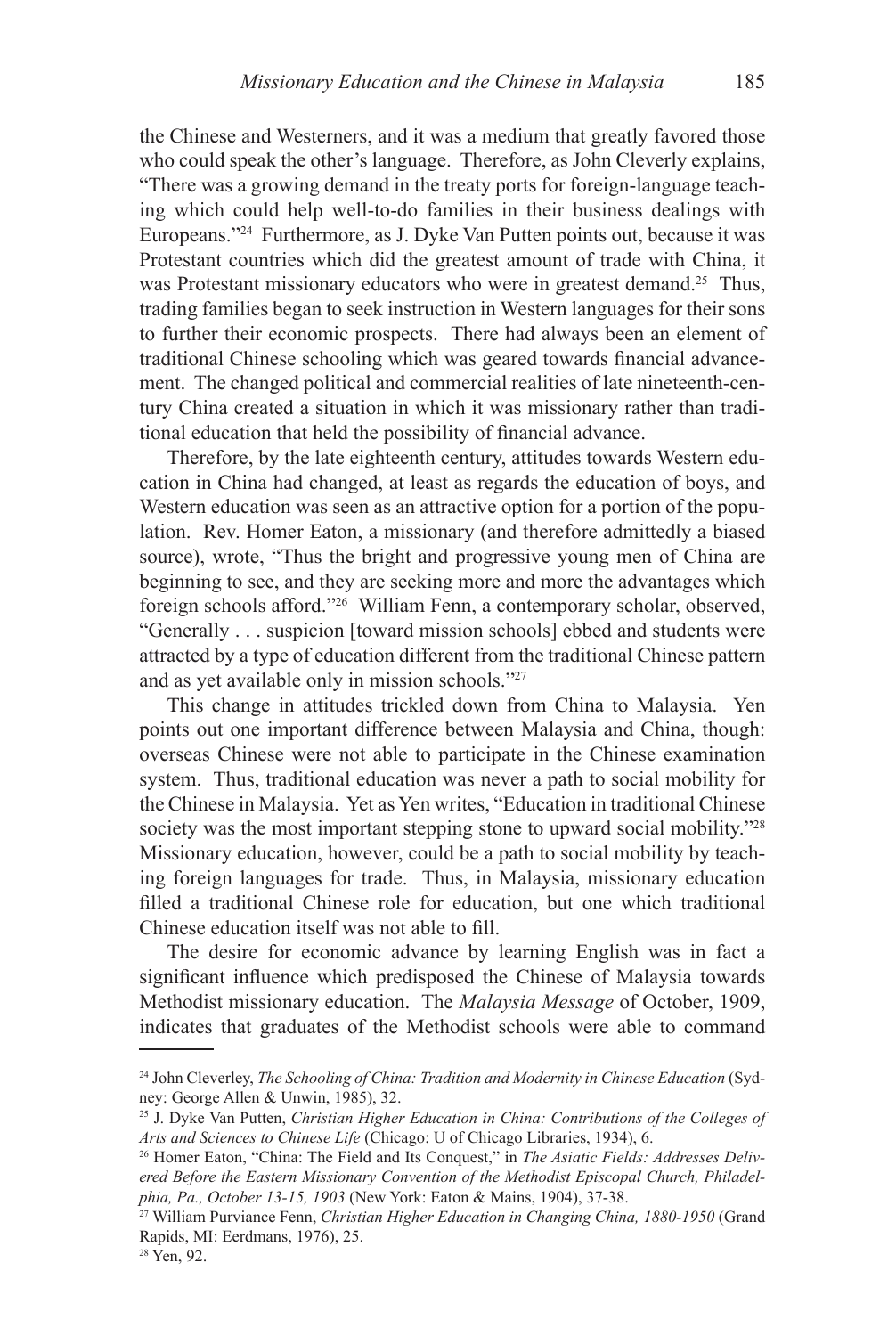higher salaries.<sup>29</sup> An oral history account given to Ho Seng Ong by G. H. Goh also demonstrates that economic motivations were important in favoring missionary education:

Once upon a time, not so very long ago, a young Chinese boy [Goh] was sent to the Anglo-Chinese School, Singapore, to study English. . . . The father who had been to an English School for about 4 years was able to earn his living as a tally clerk. With a smattering of English he was very popular with the shipping agents.<sup>30</sup>

There is also evidence that some Chinese favored missionary education for its moral (though not necessarily religious) component. The moral component of traditional Chinese education was significant, and it seems that some Chinese who valued this aspect of education considered missionary education an acceptable substitute for traditional Confucian education. Another of Ho's oral histories, this one provided by Ong Joo Sun, illustrates this point:

My grandmother was wise enough to realize that a school of that nature ['an oldfashioned Chinese school'] could not build up character or turn out useful citizens. So she took me to the A.C.S. Penang. I soon found myself in a different atmosphere where I was taught discipline, cleanliness, truth, honesty and obedience which were lacking in my previous school.<sup>31</sup>

## **Chinese Enthusiasm for Methodist Schools**

Hence, by the end of the nineteenth century, the Chinese in Malaysia had developed a positive attitude towards missionary education because they saw it as a means by which they could achieve important economic and social objectives. Sng summarizes this point and shows how this coincidence depended upon felicitously good timing by the Methodist mission:

[Methodists'] emphasis on education came at a time when an increasing number of local inhabitants were prepared to send their children to English-language schools. Although Christian missions have been associated with education right from 1819, it was not really until the coming of the Methodists that we begin to see a positive response to mission schools. By then, there was already a sizeable Straits Chinese community who wished to see their sons educated in English.<sup>32</sup>

This positive attitude translated into positive actions by the Chinese, who requested Methodist missionary education and generously supported that education where it existed.

Although the Methodists came to Malaysia equipped with a missionary philosophy that stressed education, it was often in response to Chinese requests that the Methodists started individual schools. I have already mentioned how the first school of the mission, the Anglo-Chinese School in Singapore, was set up in response to the requests of several prominent

<sup>29</sup> *Malaysia Message* 20 (October 1909), 2.

<sup>&</sup>lt;sup>30</sup> Ho, 207.

<sup>31</sup> Ho, 206.

<sup>32</sup> Bobby E. K. Sng, *In His Good Time: The Story of the Church in Singapore, 1819-1978* (Singapore: Graduates' Christian Fellowship, 1980), 121.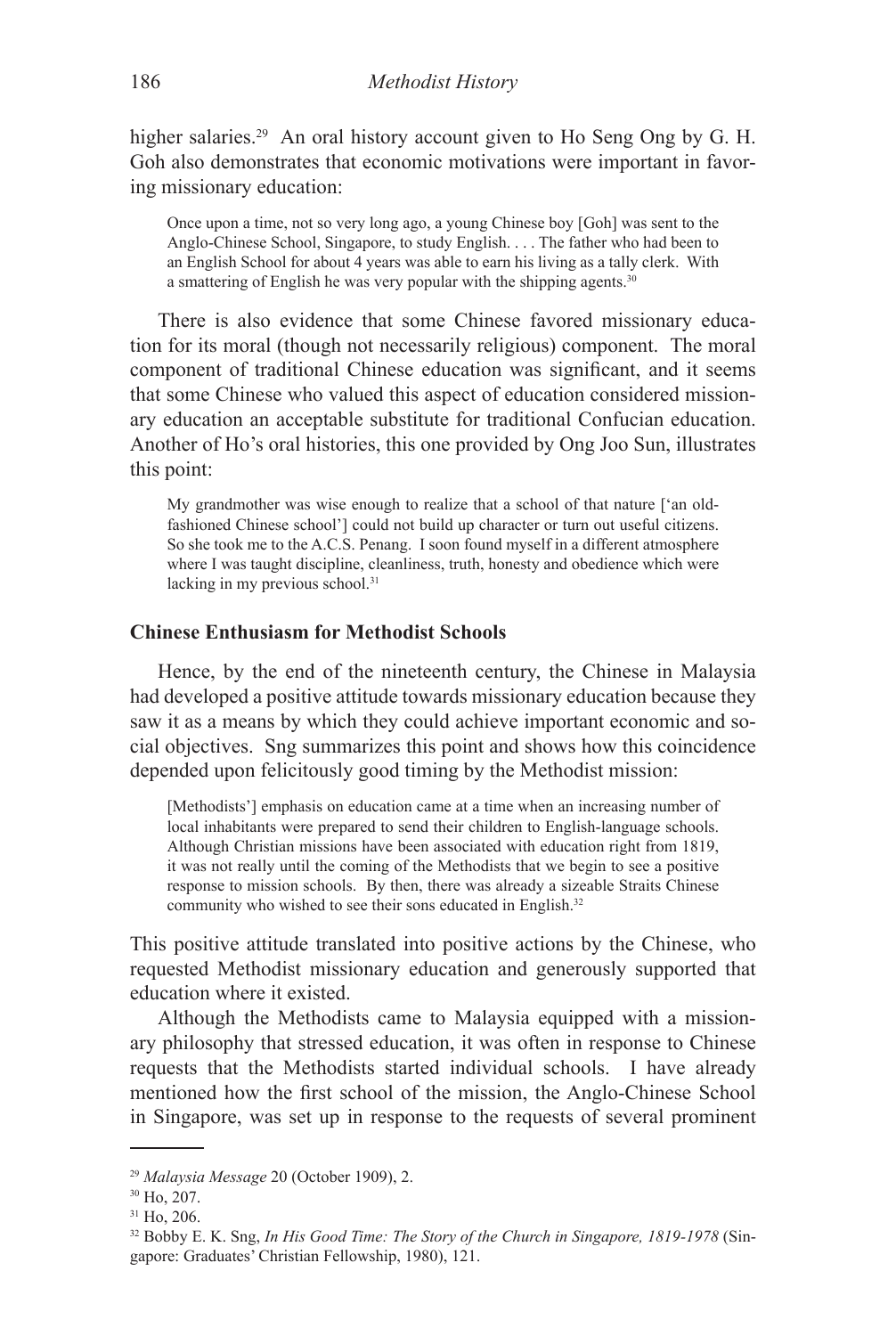Chinese businessmen. This pattern of Chinese initiative in starting Methodist schools continued throughout the mission. This was true not only in the large cities of the Straits Settlements and the Federated Malay States, but in the hinterlands of the Malay Peninsula and the Indonesian archipelago. Abel Eklund spoke of rural West Borneo in November of 1911 and stated that "even here a large number of the people want their children to get an English education."33 The demand for Methodist education existed even in areas where there was no mission presence. After an exploratory trip to Java in 1905, B. F. West wrote in a letter, "We found boys of our Anglo-Chinese School at Singapore (graduates) in numbers and they wish the privileges of christian [sic] teaching."34 Often, Methodist expansion in the Malaysian territories was determined by where there was demand for a school.

Whether schools were set up through Chinese or missionary initiative, the Chinese responded positively to Methodist schools. Oldham wrote, "Most notable has been the welcome given by the scattered Chinese to the teaching missionary who has also been the preaching missionary."35 The Chinese showed their welcome in two ways: by enrolling their children (mostly their sons) and by donating their money to fund the schools.

Enrollment in the schools grew tremendously. Five years after the first school opened in Singapore, there were 565 pupils who passed through Methodist schools in 1890. By 1905, it was 4,214.36 In 1909, the *Malaysia Message* reported that not only Baba Chinese, but an "increasing number of the children of the immigrant Chinese" were attending mission schools.<sup>37</sup> Moreover, it was not just the children of Christians who were attending. Indeed, it could not have been, for the number of enrollees in the Methodist schools far exceeded the number of members in the Methodist church. Thus, the Methodist schools drew in many children of non-Christian Chinese.

The Chinese, both Christian and non-Christian, contributed not only their offspring but their offerings to boys' schools. A group of wealthy Chinese merchants raised \$4,000 for the Anglo-Chinese School in Singapore to build its first school building shortly after it opened. Not only groups of Chinese, but sometimes individual Chinese supported Methodist schools. In Buitenzorg, Java, in 1908, "an old Chinese gentleman [made] himself legally responsible for five years for the support of a teacher, on condition that his four boys shall be specially cared for. This school is thoroughly christian

<sup>33</sup> *Malaysia Message* 22 (November 1911), 11.

<sup>34</sup> Letter, B. F. West to A. B. Leonard, August 2, 1905, 2, *Methodist Episcopal Church Missionary Correspondence, 1846-1912, Africa, Europe, India, Malaya, Mexico, Philippines, South America, West Indies* (Madison, NJ: United Methodist Church Archives, GCAH, 1999), Microfilm, Reel 21.

<sup>35</sup> Oldham, *Thoburn*, 137.

<sup>36</sup> These numbers are from Ho, 36-38. They include Chinese and non-Chinese students, and male and female students, but Chinese boys made up the majority at each of the dates mentioned.

<sup>37</sup> *Malaysia Message* 20 (October 1909), 2.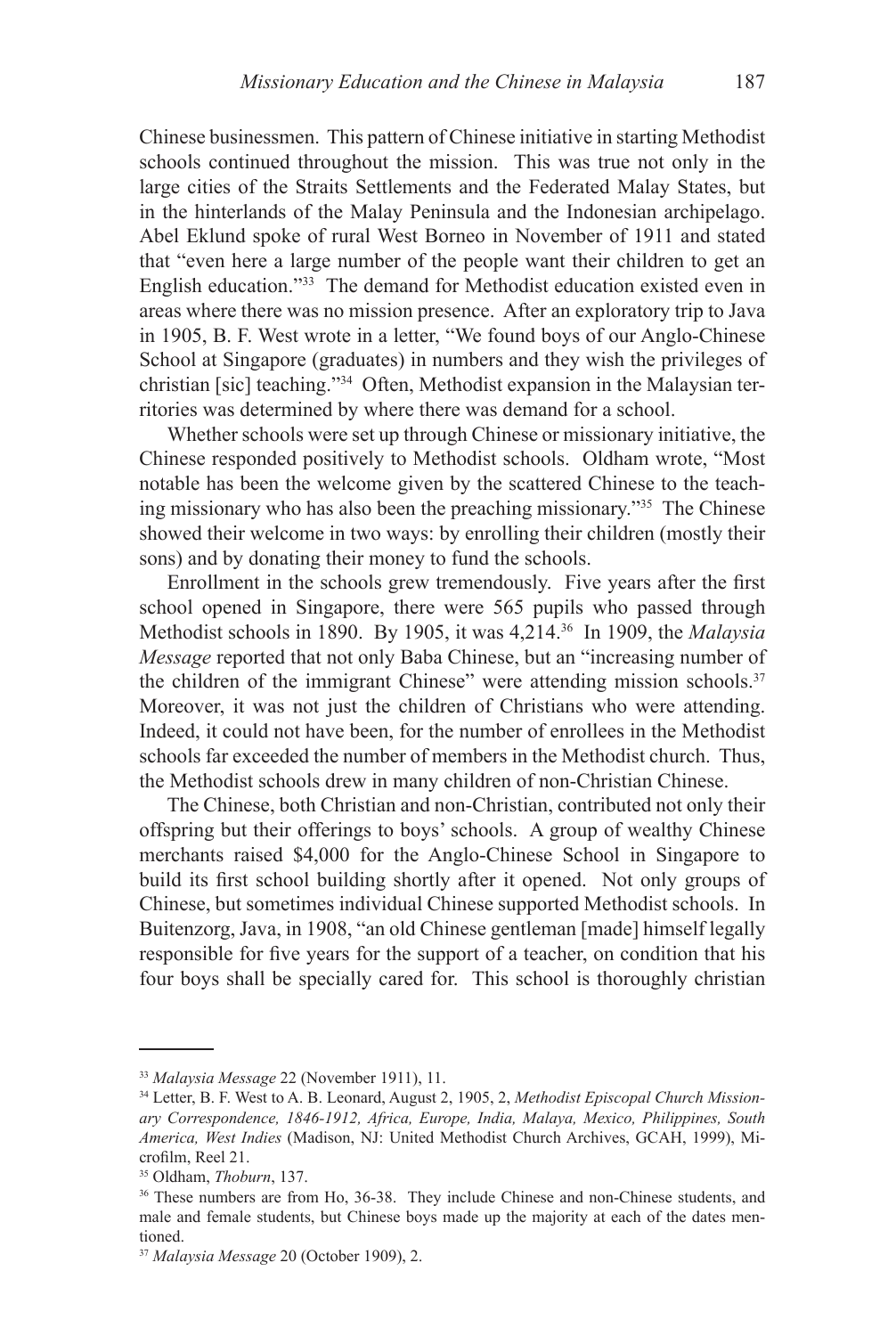[*sic*] and evangelical, and the Chinaman agrees to this."<sup>38</sup> The Tiong Hwa Hwe Koan offered the followed terms to the Methodist mission in exchange for supplying its schools with English teachers: "They will pay a single missionary's salary and house rent on a contract for five years, and this contract they execute legally and will register it in the proper Courts."39

## **Success of Methodist Education in Malaysia**

This paper has thus far suggested a good symbiosis between the Methodist movement and the Chinese environment for boys' education. It remains to assess how well this symbiotic relationship allowed the Methodist mission to grow and to achieve its ends. In order to answer this question, it is necessary to define what those goals were. The prime goal of the Methodist mission was the conversion of non-Christians and the gathering of them in to membership in the Methodist church. Although this was the primary goal, it was not the only goal. The mission also sought to cultivate the connections, good reputation, and other forms of support necessary to allow it to achieve its primary goal. Finally, the growth of the educational ministry of the Methodist mission could be seen as a goal itself.

On the last point, the record is quite clear: the Methodist movement was very successful in expanding and developing its educational endeavors. The enrollment of the schools grew by an average of 24% a year for the first 20 years of the mission.40 Looking back in 1935, H. R. Cheeseman stated, "the growth in numbers and in efficiency of the (Methodist) schools within less than the life-time of one man is almost incredible and may well be regarded as one of the most remarkable educational developments of modern Malaya."<sup>41</sup> Not only did Methodist schools grow rapidly, they came to dominate the Malaysian educational scene. The 1962 *Official Year Book of the Federation of Malaya* remarked, "during this period Mission Schools were chiefly responsible for the rapid advances in English education, and by 1914 some three-quarters of the boys receiving education in the English language were at these schools."42

The missionaries agreed that this significant success in the expansion of their educational endeavors also led to success in gaining access and prestige within the Malaysian community, especially among the Chinese. Oldham wrote, "It is now well known that the schools have softened prejudice and

<sup>38</sup> Letter, W. F. Oldham to A. B. Leonard, June 9, 1908, 1, *Methodist Episcopal Church Missionary Correspondence, 1846-1912, Africa, Europe, India, Malaya, Mexico, Philippines, South America, West Indies* (Madison, New Jersey: United Methodist Church Archives – GCAH, 1999), Microfilm, Reel 21.

<sup>39</sup> Letter, W. F. Oldham to A. B. Leonard, March 15, 1910, 1, *Methodist Episcopal Church Missionary Correspondence, 1846-1912, Africa, Europe, India, Malaya, Mexico, Philippines, South America, West Indies* (Madison, NJ: United Methodist Church Archives, GCAH, 1999), Microfilm, Reel 21.

<sup>40</sup> This calculation is based on figures found in Ho, 238, and Oldham, *India, Malaysia, and the Philippines*, 231.

<sup>41</sup> Quoted in Ho, 15.

<sup>42</sup> Quoted in Ho, 2.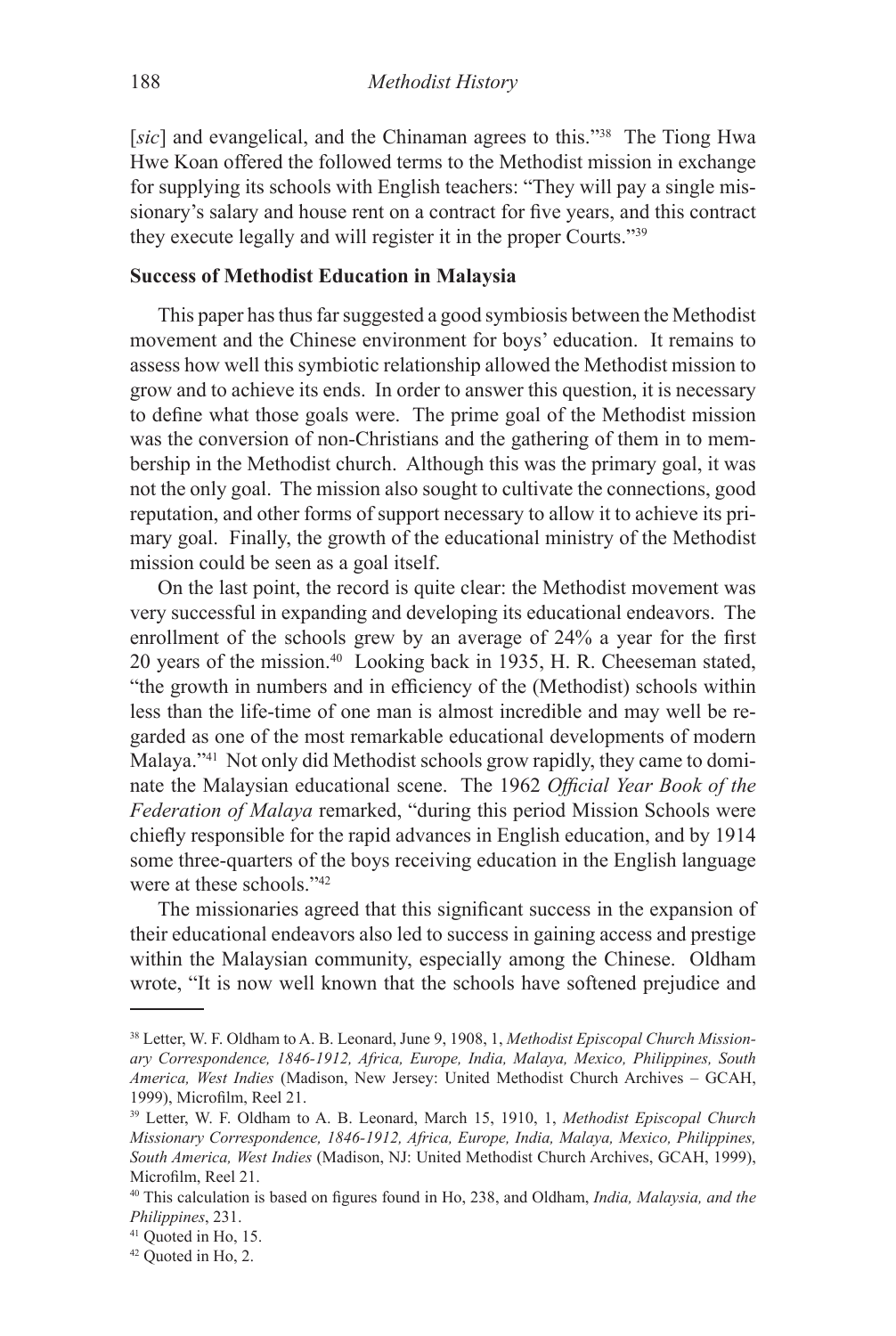have won their way to the innermost confidence of the most influential people".43 In a private letter, he added:

The influence of this school is very marked. Nothing like it has ever been seen here and we find that our school work opens our way in every other direction. Merchants and officials are astonished to see how influential we are in Chinese circles. The children of nearly all the leading Chinamen of this part are in our school. . . . I gain access through their sons to men I could never dream of reaching otherwise. I have no hesitation in saying this is a Divinely created agency of marked power.<sup>44</sup>

Later historians concurred. Doraisamy stated, "The school provided the open door to homes."45 Barclay proclaimed, "The Anglo-Chinese School in Singapore had steadily advanced in enrollment, prestige, and influence."<sup>46</sup>

Despite this obvious growth in "enrollment, prestige, and influence," there was no universal agreement as to whether the schools were the best way to achieve the Methodists' overall goal of conversion of non-Christians and church growth. Certainly, there were those who believed that education was the best path to pursue. Already five years after the start of the Malaysia mission, Thoburn concluded that the Anglo-Chinese School in Singapore had "contributed very much to the success of our Malaysia Mission."47 Oldham agreed, "The whole educational movement is profoundly affecting the life of these lands, and the very largest religious results must ultimately be the outcome."48 Nor was it missionaries alone who perceived the schools to be the secret of the Methodists' success. Doraisamy relates, "Non-Methodist observers attributed the success of the mission to its schools and women missionaries in comparison with other missions."49 Some later scholars have thought so, too. Ho explains, "According to the authors of *The Story of Methodism* [Halford E. Luccock and Paul Hutchinson] the major reason for the success and continuance of the Church was that it united evangelistic Passion to an equally genuine Passion for education."50

Others, however, thought that the missionaries could better have spent their time elsewhere. Even Oldham acknowledged that in the early days of the mission, "visiting missionaries and even wandering episcopal stars ventured the opinion that the messengers of the gospel would better be engaged

<sup>43</sup> Oldham, *Thoburn*, 137.

<sup>44</sup> Letter, W. F. Oldham to J. O. Peck, June 19, 1889, 5-6, *Methodist Episcopal Church Missionary Correspondence, 1846-1912, Africa, Europe, India, Malaya, Mexico, Philippines, South America, West Indies* (Madison, NJ: United Methodist Church Archives, GCAH, 1999), Microfilm, Reel 21.

<sup>45</sup> Doraisamy, *The March of Methodism in Singapore and Malaysia, 1885-1980* (Singapore: The Methodist Book Room, 1982), 32.

<sup>46</sup> Barclay, 658.

<sup>47</sup> Letter, J. M. Thoburn to J. O. Peck, April 7, 1890, 2, *Methodist Episcopal Church Missionary Correspondence, 1846-1912, Africa, Europe, India, Malaya, Mexico, Philippines, South America, West Indies* (Madison, NJ: United Methodist Church Archives, GCAH, 1999), Microfilm, Reel 21.

<sup>48</sup> Oldham, *Thoburn*, 136.

<sup>49</sup> Doraisamy, *What Hath God Wrought*, 102.

<sup>50</sup> Ho, 53.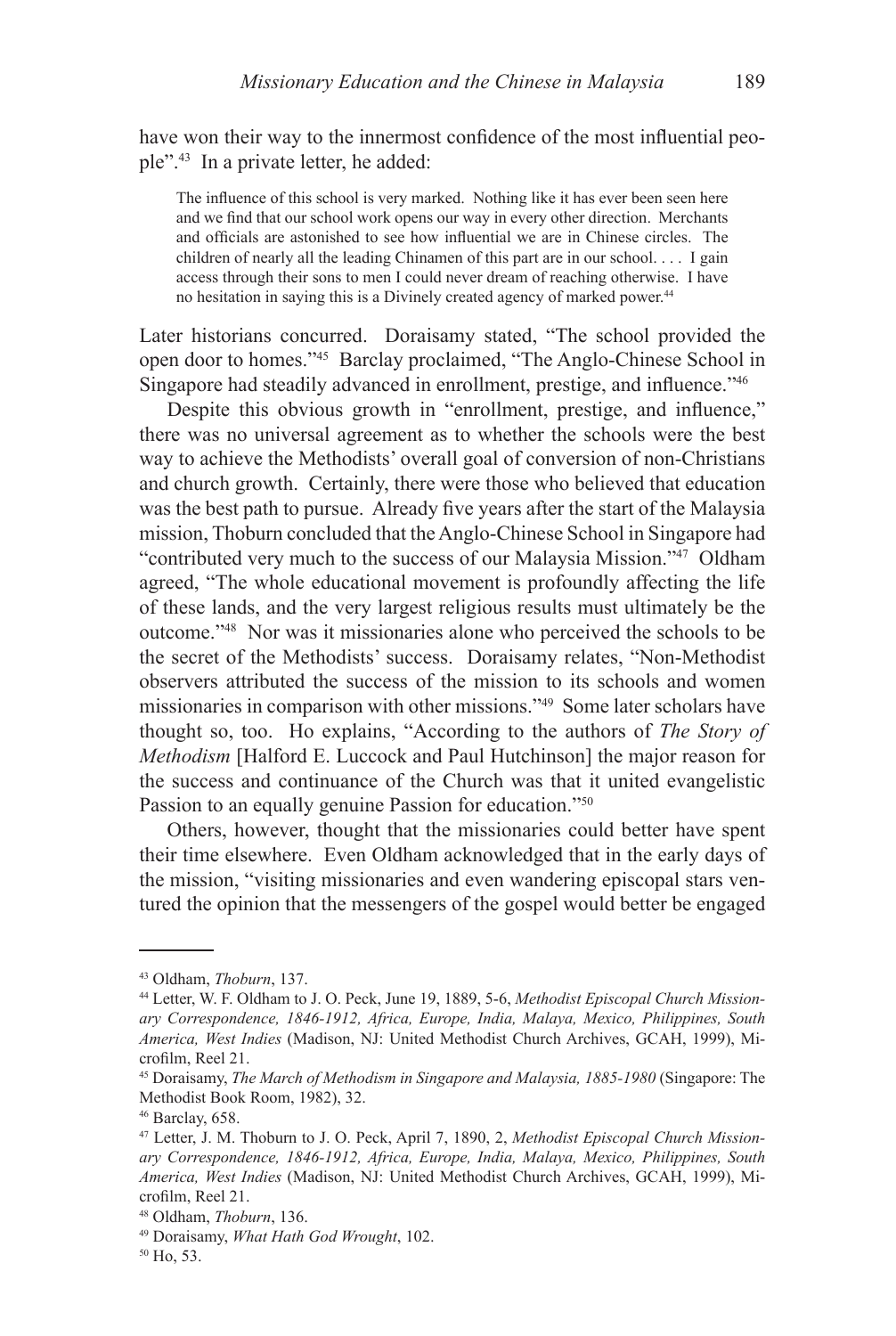in preaching the New Testament rather than in thumbing schoolbooks."51 There were critics internal to the mission as well, such as W. T. Cherry, W. G. Shellabear, and C. S. Buchanan.<sup>52</sup> Some critics questioned whether the Methodists were left with anything to show for all of their efforts in education. In 1914, the Board of Education for the Malaysia Conference sadly concluded, "It is a matter of deep regret that after 29 years of school work there are not in all our churches in Malaya 50 men and women over 25 years of age who have ever attended our schools. Such are the facts."53

A final assessment, however, should not rest upon the force of opinion on either side but upon the most conclusive evidence that can be mustered. Unfortunately, the Methodists did not keep regular records of how many of their students were Christian. It is certainly possible to give examples of individual conversions which came about through the missionary schools. The missionaries themselves list several of these, and Ho gives at least one such oral history in his work.<sup>54</sup> If one looks at conference records, it is evident that although enrollment in the schools was always several times what membership in the Methodist church was, membership in the church always grew at a faster rate than enrollment in the schools.55 While these figures do not conclusively prove that growth in membership occurred as a result of the educational work, they do away with the thought that the schools benefited from Methodist work more than evangelism did. In the end, based on the knowledge that conversions did occur in the schools and the fact that church membership grew along with and even faster than school matriculation, it seems safe to conclude that education was an effective strategy for the Methodist mission in Malaysia to achieve its main objective of conversion and increasing membership.

#### **Conclusions**

Hence, Hempton's hypothesis that symbiosis lies at the heart of Methodist success in expansion seems to hold in the case of the Methodist movement among the Chinese of Malaysia as well. Of course, we must not take education for the Chinese as the only reason for the success of the Methodist missions. Hempton himself warns against mono-causal explanations of Methodism's growth.<sup>56</sup> Certainly in the case of Methodism in Malaysia,

<sup>51</sup> Oldham, *Thoburn*, 136.

<sup>52</sup> See Doraisamy, *The March of Methodism*, 34.

<sup>53</sup> Quoted in Sng, 155.

<sup>54</sup> That of Chen Fah Sing, in Ho, 206.

<sup>&</sup>lt;sup>55</sup> This conclusion is based on records included in the conference minutes of the Malaysia Conference and covers the years 1896 to 1911. The comparison is between members and total day school students for the year. The number of students for the year is higher than the average attendance, which is also reported, and the number of members does not include probationary members, who are reported as well, or adherents who were not members, who are not reported. See *Official Minutes of the Sixth through Nineteenth Sessions of the Malaysia Mission Conference of the Methodist Episcopal Church* (Singapore: American Mission Press, 1902–1911), Microfilm.

<sup>56</sup> Hempton, 17.